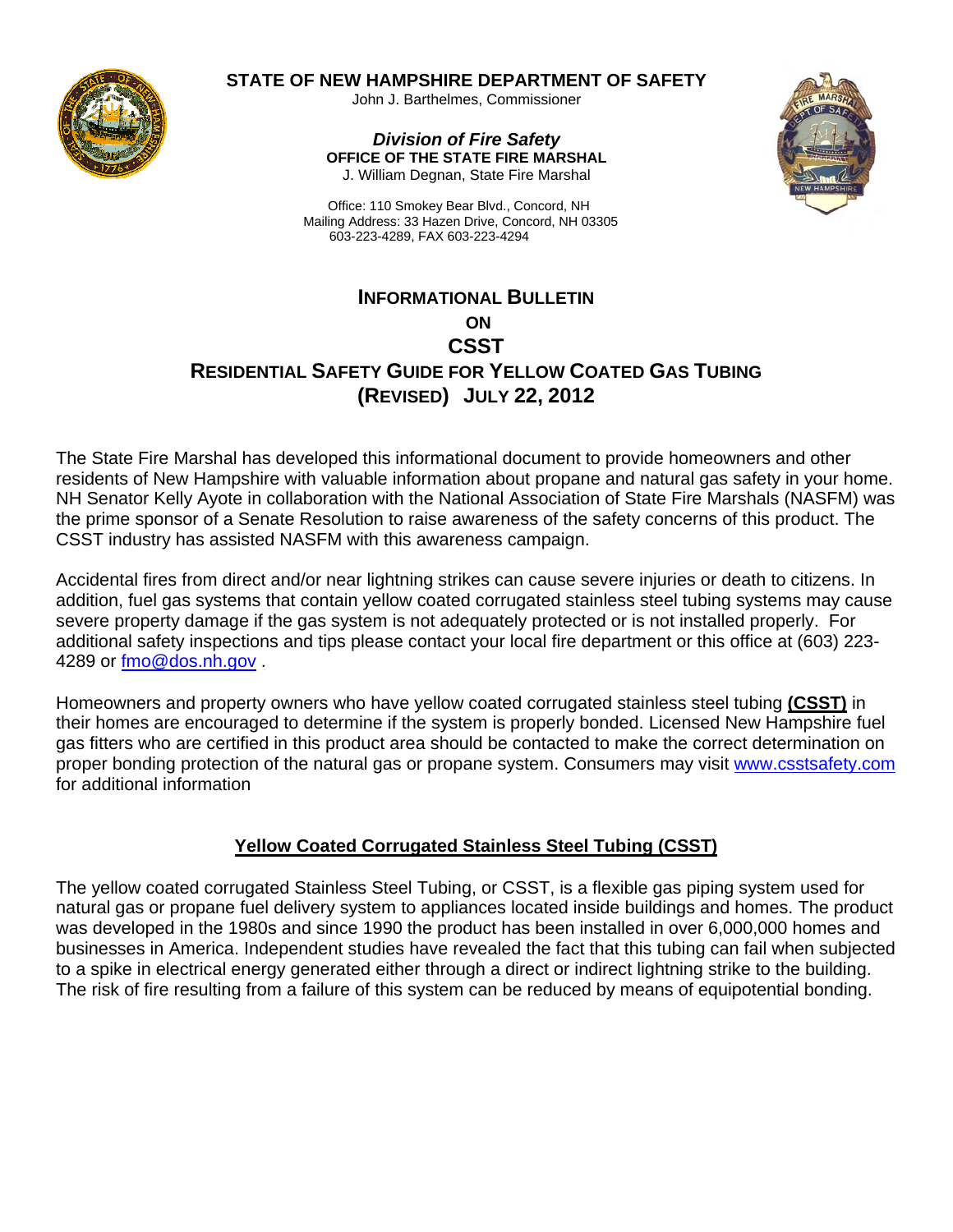### **How to Identify Yellow Coated CSST in Your Home**

Yellow coated CSST may be located throughout your home as it is run much like the water pipes in a building. The tubing can range from one half inch in diameter to two inches in diameter in larger buildings. The piping is noticeable because the ridges in the tubing itself look like rings located just below the yellow coating material. While some systems run from your gas meter or propane regulator throughout your home; there are many installations where the yellow coated CSST may not be visible to the homeowner.

As the product is very flexible and easy to install, it may have been used in renovations, gas piping systems replacement or upgrade, and in new appliance installations. In these cases the yellow coated tubing may be located above a finished ceiling or behind a partition wall. Residents are encouraged to seek the advice of a New Hampshire licensed fuel gas fitter who has been specially trained to identify and correct any deficiencies in your current fuel gas piping system.

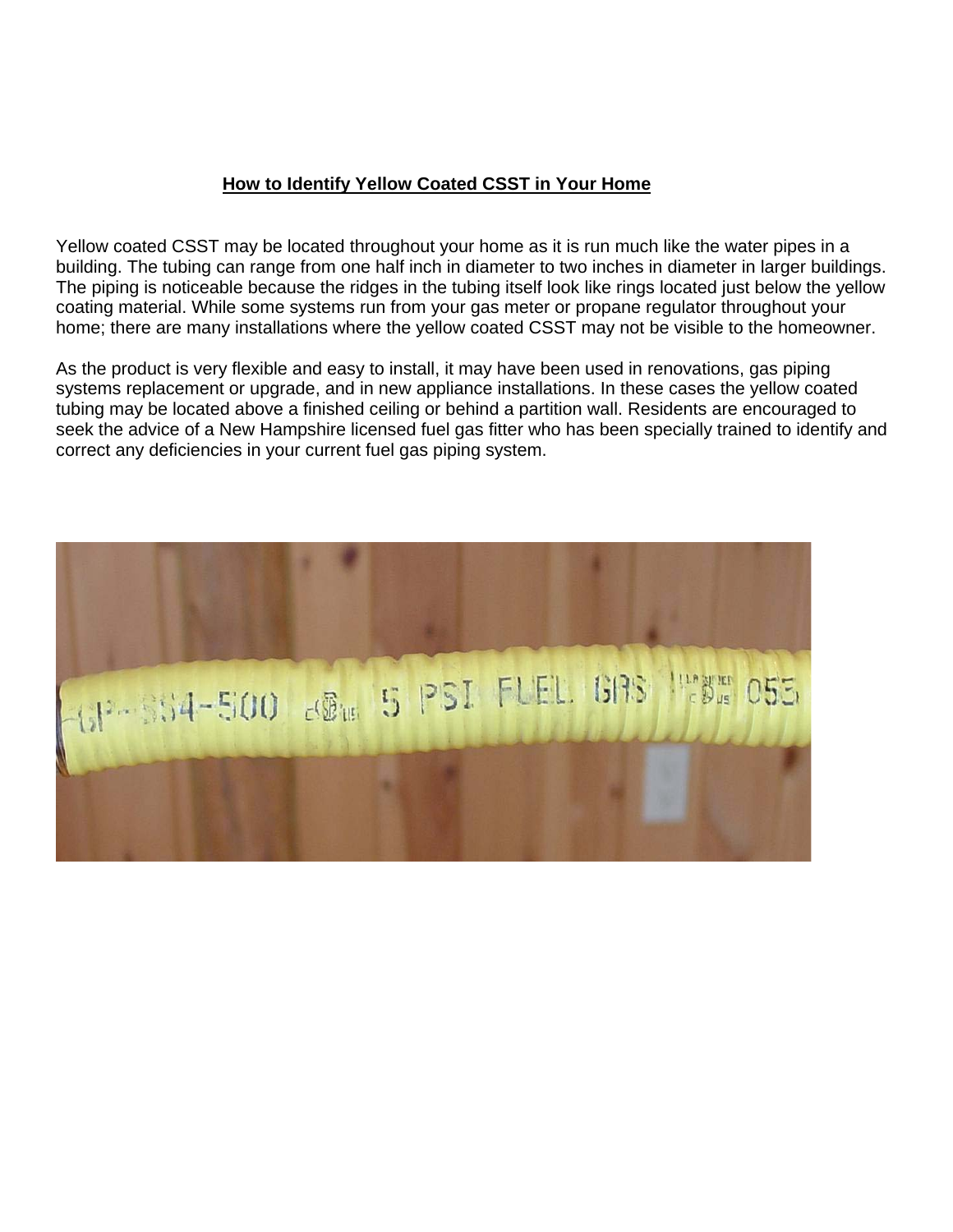#### **How to Protect Your Home**

The CSST industry, in conjunction with the National Association of State Fire Marshal's (NASFM); support the bonding of CSST gas piping system to the electrical grounding system of your home. This bonding jumper or wire is connected to the CSST piping system at the entry point of the natural gas or propane piping, and runs as direct as possible to the electrical grounding system already present in your home. The National Fire Protection Association (NFPA) has required a #6 AWG bonding jumper for all CSST piping systems as part of its 2009 National Fuel Gas Code. This code has been adopted as part of the New Hampshire State Fire Safety Code.

Installing the #6 AWG bonding jumper for lightning protection is a task routinely performed by the trained, certified and licensed New Hampshire fuel gas fitter or a licensed electrician. A licensed fuel gas fitter who has been certified in the installation and service of CSSST has to the training and tools needed to protect your home. A licensed electrician has the protective equipment and training to attach the bonding jumper in your homes electrical panel. The process normally takes as little as twenty minutes to an hour and can be performed along with any yearly maintenance or service of your propane or natural gas appliances.